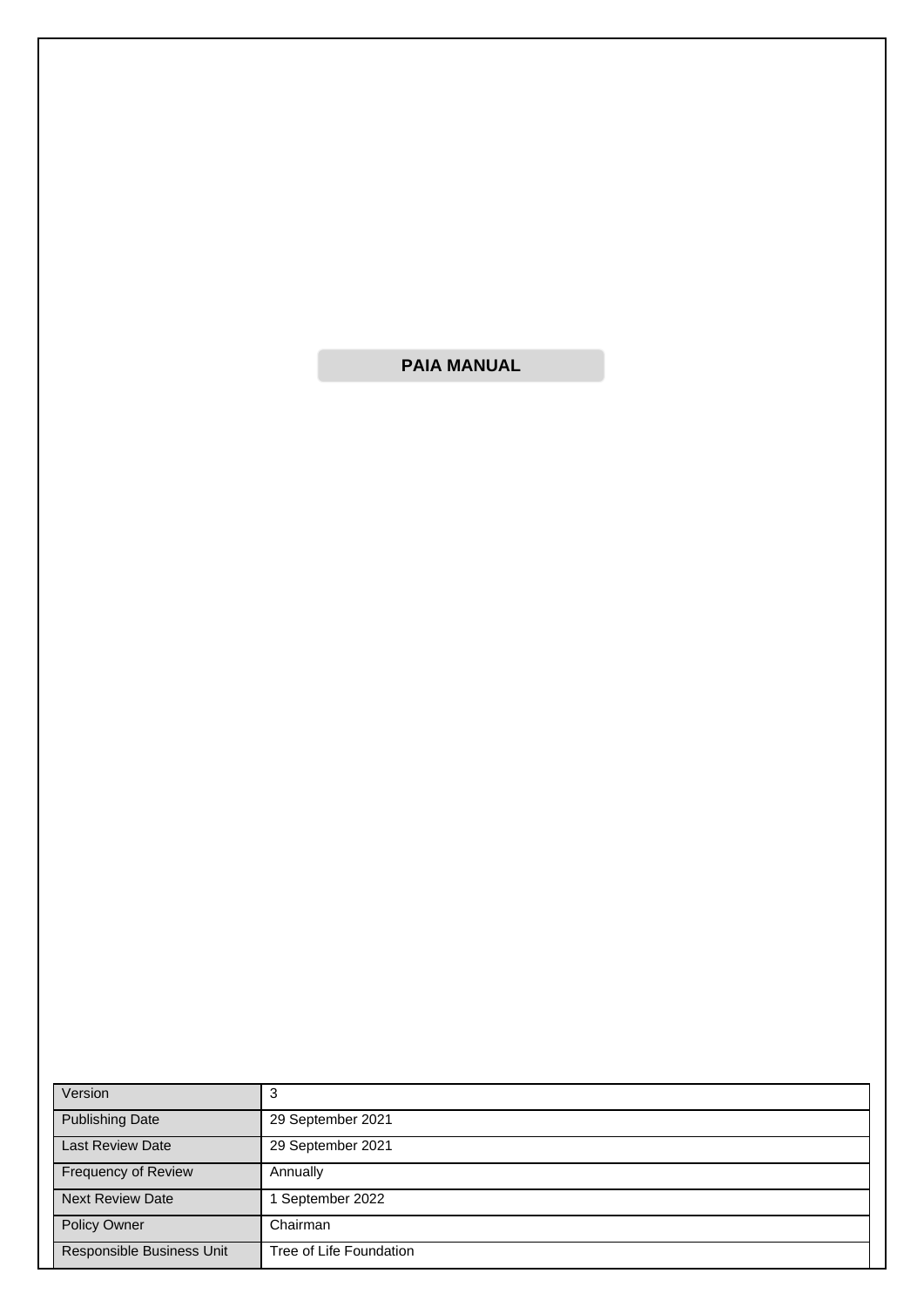# **POLICY STATEMENT**

- **•** This policy forms part of the policy owner's internal business processes and procedures.
- Any reference to the "organisation" shall be interpreted to include the "policy owner".
- The organisation's governing body, its employees, volunteers, contractors, suppliers and any other persons acting on behalf of the organisation are required to familiarise themselves with the policy's requirements and undertake to comply with the stated processes and procedures.
- Risk owners and control owners are responsible for overseeing and maintaining control procedures and activities.

# **POLICY ADOPTION**

By signing this document, I authorise the policy owner's approval and adoption of the processes and procedures outlined herein.

| Name & Surname | Johan van Dyl du Preez                                                                                                                      |
|----------------|---------------------------------------------------------------------------------------------------------------------------------------------|
| Capacity       | Chairman                                                                                                                                    |
| Signature      | AT duke.<br>Johan van Dyl du Preez<br>30/09/202109:15:50(UTC+02:00)<br>Signed by Johan van Dyl du Preez,<br>jdp@saad.co.za<br>SIGNIFLOW.COM |
| Date           | 30 September 2021                                                                                                                           |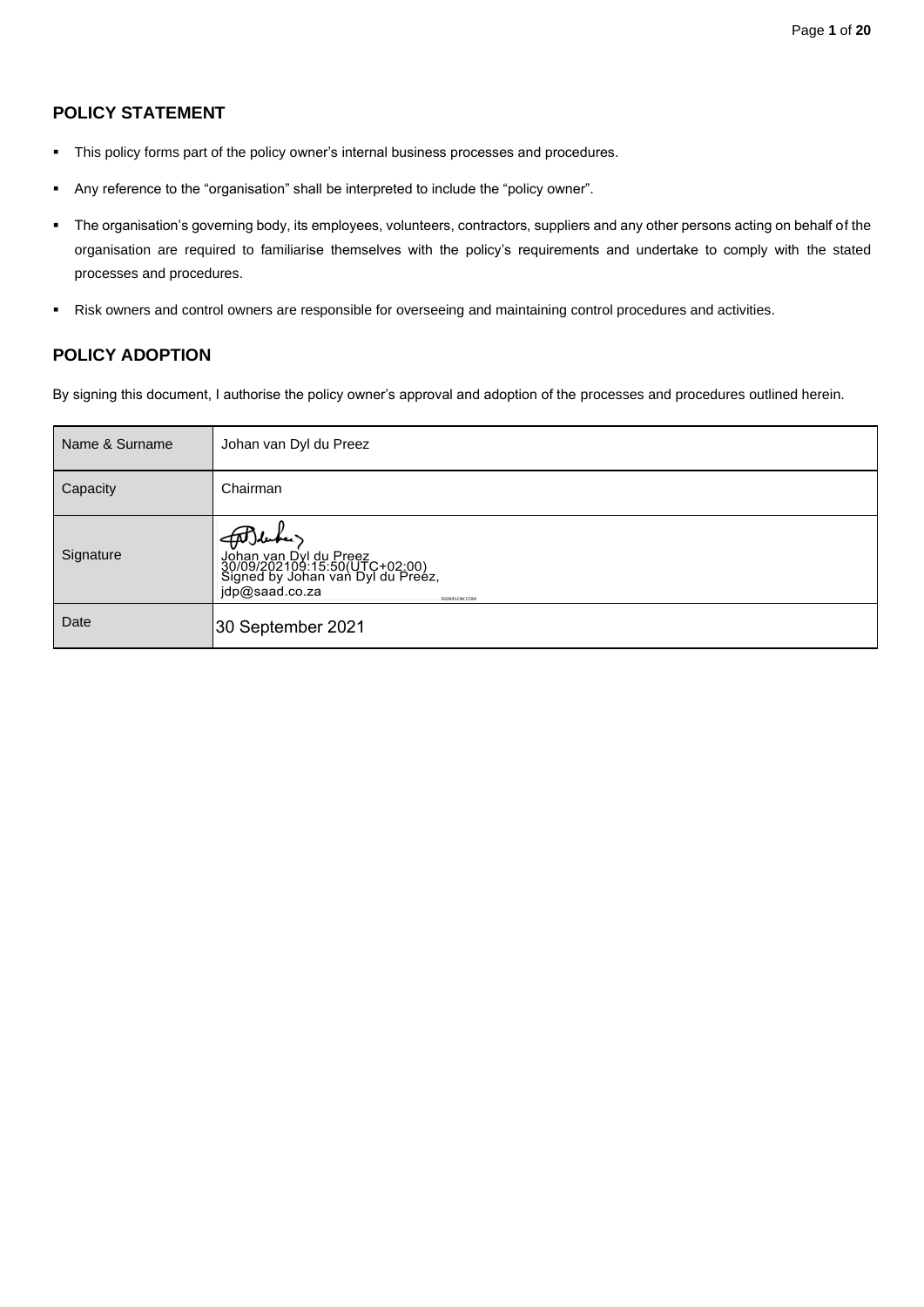# **TABLE OF CONTENTS**

| 1 |      |                                                                                |  |
|---|------|--------------------------------------------------------------------------------|--|
|   | 1.1  |                                                                                |  |
|   | 1.2  |                                                                                |  |
|   | 1.3  |                                                                                |  |
|   | 1.4  |                                                                                |  |
|   | 1.5  |                                                                                |  |
|   | 1.6  |                                                                                |  |
|   | 1.7  |                                                                                |  |
|   | 1.8  |                                                                                |  |
|   | 1.9  |                                                                                |  |
|   | 1.10 |                                                                                |  |
|   | 1.11 |                                                                                |  |
|   | 1.12 |                                                                                |  |
|   | 1.13 |                                                                                |  |
|   | 1.14 |                                                                                |  |
|   | 1.15 |                                                                                |  |
|   | 1.16 |                                                                                |  |
|   | 1.17 |                                                                                |  |
| 2 |      |                                                                                |  |
| 3 |      |                                                                                |  |
| 4 |      |                                                                                |  |
| 5 |      |                                                                                |  |
|   |      | ANNEXURE A:CONTACT DETAILS & BUSINESS TYPE …………………………………………………………………………………………9 |  |
|   |      |                                                                                |  |
|   |      |                                                                                |  |
|   |      |                                                                                |  |
|   |      |                                                                                |  |
|   |      |                                                                                |  |
|   |      |                                                                                |  |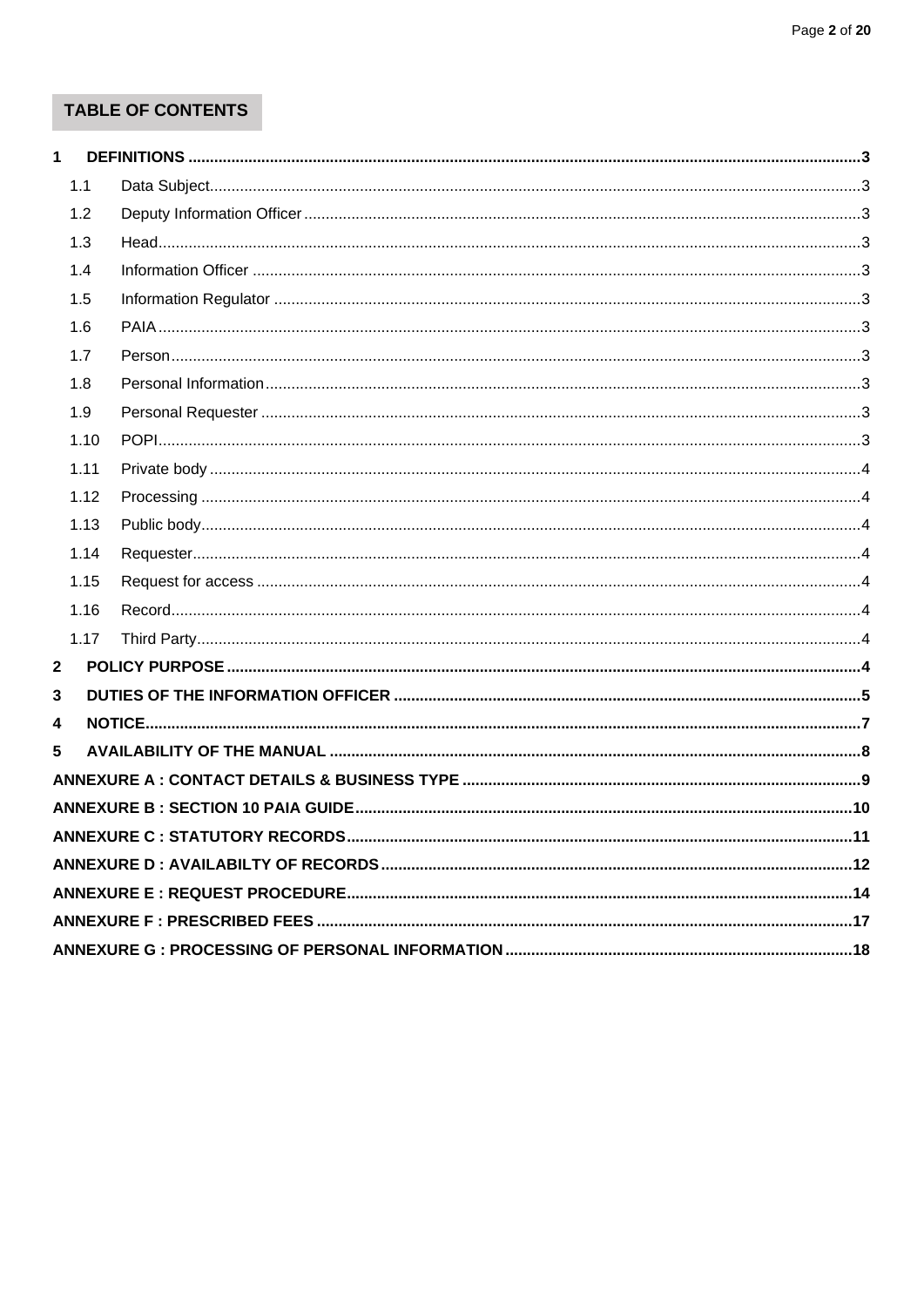# <span id="page-3-1"></span><span id="page-3-0"></span>**1 DEFINITIONS**

# **1.1 Data Subject**

The person to whom personal information relates.

# <span id="page-3-2"></span>**1.2 Deputy Information Officer**

The person to whom any power or duty conferred or imposed on an Information Officer by POPI has been delegated.

# <span id="page-3-3"></span>**1.3 Head**

In relation to a private body means:

- in the case of a natural person, that natural person or any person duly authorised by that natural person;
- in the case of a partnership, any partner of the partnership or any person duly authorised by the partnership;
- in the case of a juristic person:
	- the chief executive officer or equivalent officer of the juristic person or any person duly authorised by that officer; or
	- $\cdot$  the person who is acting as such or any person duly authorised by such acting person.

# <span id="page-3-4"></span>**1.4 Information Officer**

The head of a private body.

### <span id="page-3-5"></span>**1.5 Information Regulator**

The Regulator established in terms of Section 39 of POPI.

## <span id="page-3-6"></span>**1.6 PAIA**

The Promotion of Access to Information Act 2 of 2000.

### <span id="page-3-7"></span>**1.7 Person**

A natural person or a juristic person.

### <span id="page-3-8"></span>**1.8 Personal Information**

- Information relating to an identifiable, living, natural person, and where it is applicable, an identifiable, existing juristic person, including, but not limited to: information relating to the race, gender, sex, pregnancy, marital status, national, ethnic or social origin, colour, sexual orientation, age, physical or mental health, well-being, disability, religion, conscience, belief, culture, language and birth of the person;
- Information relating to the education or the medical, financial, criminal or employment history of the person;
- Any identifying number, symbol, e-mail address, physical address, telephone number, location information, online identifier or other particular assignment to the person, the biometric information of the person;
- The personal opinions, views or preferences of the person; correspondence sent by the person that is implicitly or explicitly of a private or confidential nature or further correspondence that would reveal the contents of the original correspondence;
- The views or opinions of another individual about the person; and the name of the person if it appears with other personal information relating to the person or if the disclosure of the name itself would reveal information about the person.

### <span id="page-3-9"></span>**1.9 Personal Requester**

A requester seeking access to a record containing personal information about the requester.

# <span id="page-3-10"></span>**1.10 POPI**

The Protection of Personal Information Act 4 of 2013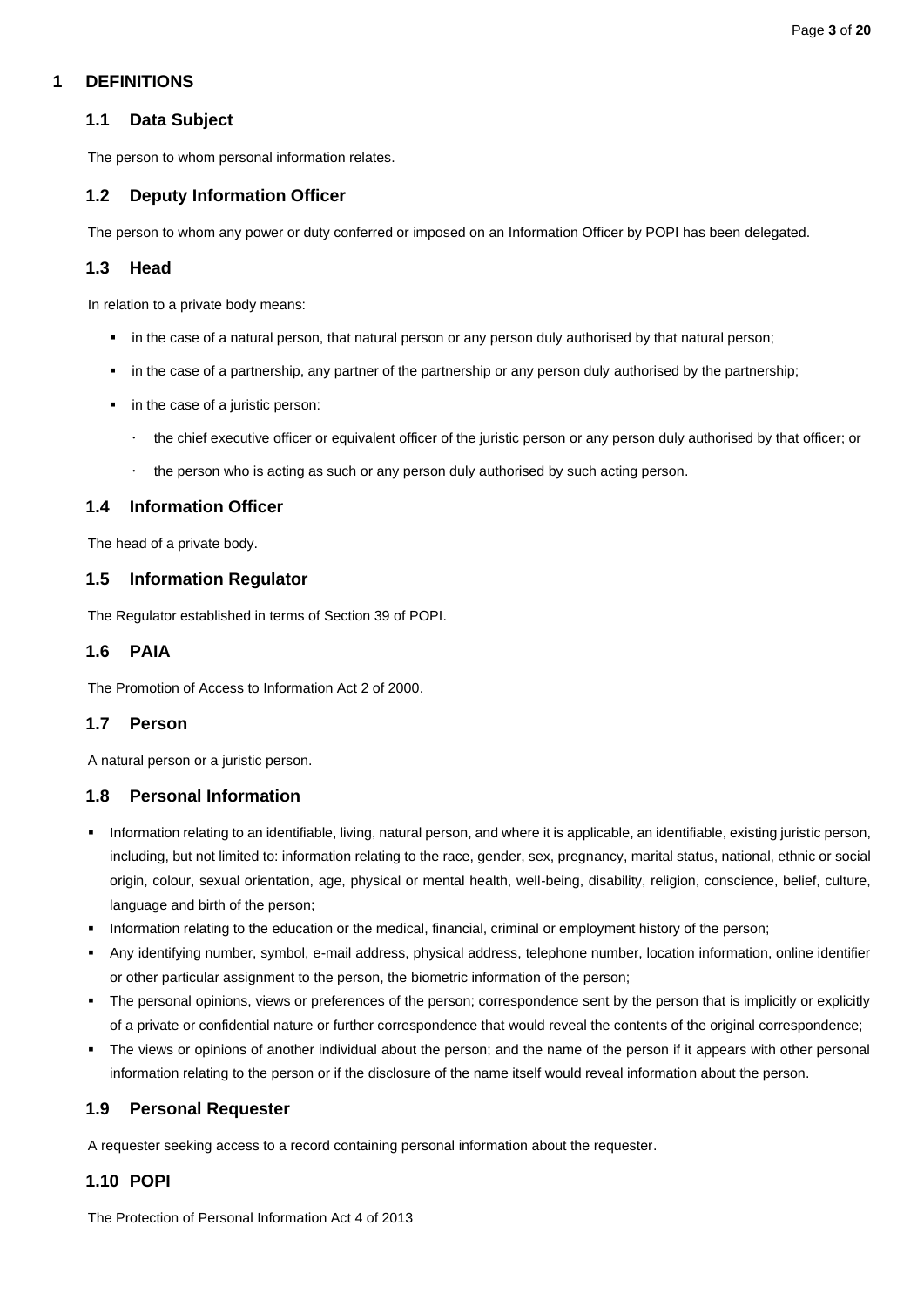### <span id="page-4-0"></span>**1.11 Private body**

- a natural person who carries or has carried on any trade, business or profession, but only in such capacity
- a partnership which carries or has carried on any trade, business or profession; or
- any former or existing juristic person, but excludes a public body.

### <span id="page-4-1"></span>**1.12 Processing**

Any operation or activity or any set of operations, whether or not by automatic means, concerning personal information, including the collection, receipt, recording, organisation, collation, storage, updating or modification, retrieval, alteration, consultation or use, dissemination by means of transmission, distribution or making available in any other form, or merging, linking, as well as restriction, degradation, erasure or destruction of information.

### <span id="page-4-2"></span>**1.13 Public body**

- any department of state or administration in the national or provincial sphere of government or any municipality in the local sphere of government; or
- in any other functionary or institution when:
	- exercising a power or performing a duty in terms of the Constitution or a provincial constitution; or
	- exercising a public power or performing a public function in terms of any legislation.

### <span id="page-4-3"></span>**1.14 Requester**

In relation to a private body**,** means any person, including, but not limited to public body or an official thereof, making a request for access to a record of the organisation or a person acting on behalf of such person.

### <span id="page-4-4"></span>**1.15 Request for access**

A request for access to a record of the organisation in terms of section 50 of PAIA.

### <span id="page-4-5"></span>**1.16 Record**

Any recorded information regardless of the form or medium, in the possession or under the control of the organisation irrespective of whether or not it was created by the organisation.

### <span id="page-4-6"></span>**1.17 Third Party**

In relation to a request for access to a record held by the organisation, means any person other than the requester.

### <span id="page-4-7"></span>**2 POLICY PURPOSE**

The Promotion of Access to Information Act, 2000, gives effect to section 32 of the Constitution, which provides that everyone has the right to access information held by the State or any other person (or private body), when that information is required for the exercise or protection of any rights.

The purpose of PAIA is to:

- foster a culture of transparency and accountability in public and private bodies by giving effect to the right of access to information, and to
- actively promote a society in which the people of South Africa have effective access to information to enable them to more fully exercise and protect all of their rights.

The organisation recognises everyone's right to access to information and is committed to provide access to the organisation's records where the proper procedural requirements as set out by PAIA and POPIA have been met.

The organisation's PAIA manual is compiled in accordance with section 51 of the Act and contains the following provisions: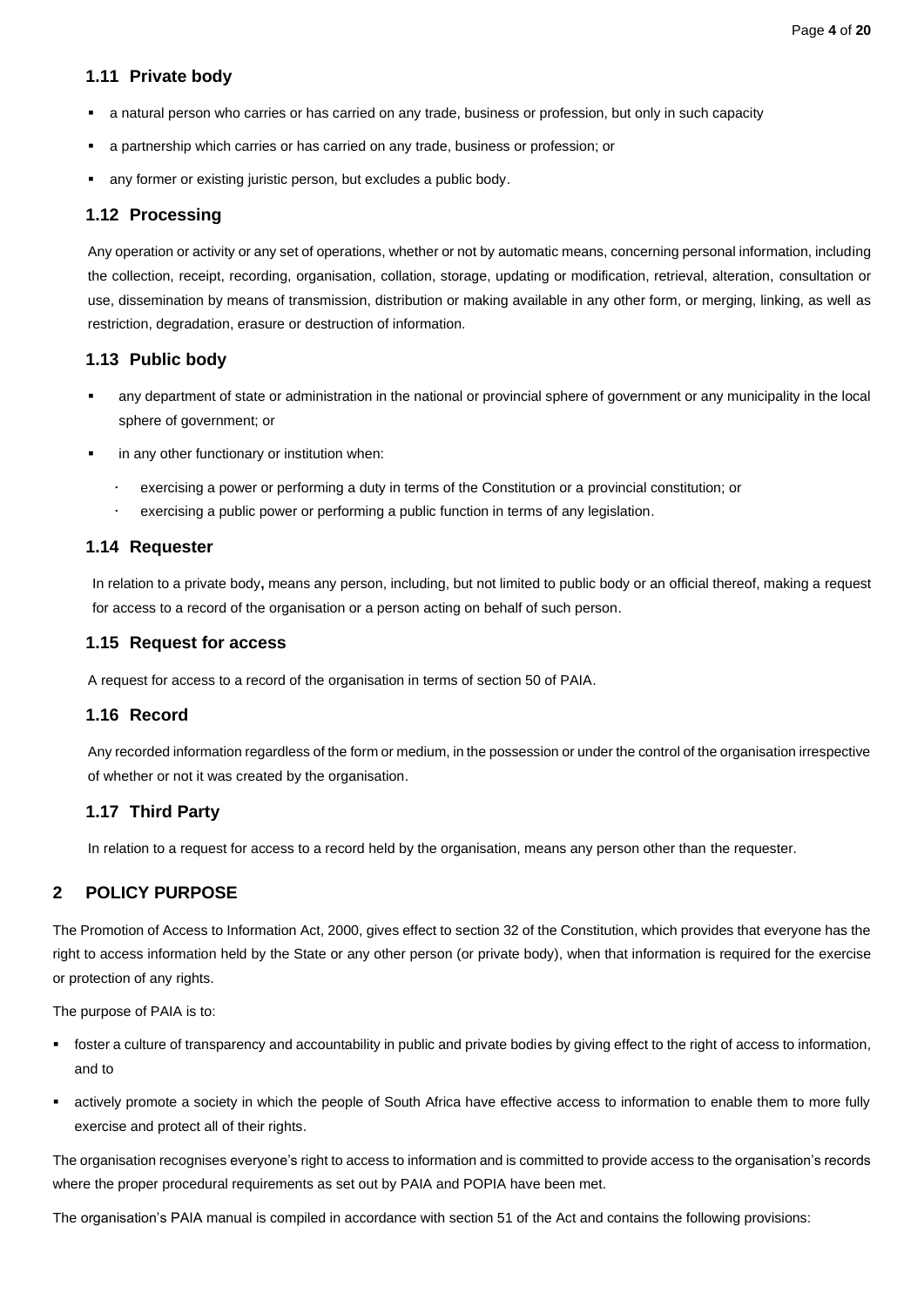### **Annexure A : Contact Details & Business Type**

This section provides the organisation's postal and street address, phone and fax number and, if available, the e-mail address of the head of the organisation

#### **Annexure B : Section 10 PAIA Guide**

This section provides a description of the guide referred to in Section 10 of PAIA and how you may obtain access to it

#### **Annexure C : Statutory Records**

This section provides a description of the various statutes in terms of which the organisation is required to maintain records

#### **Annexure D : Availability of Records**

This section provides a list of records held by the organisation along with an indication of whether the record is freely available or only accessible by way of a formal request in terms of the provisions of PAIA. The section also provides a description of the category of data subject(s) to who the respective records relates along with an indication of the purpose for which the record is being kept. Records that are indicated as "Freely Available" can be accessed by contacting the Information Officer (see Annexure A), without having to follow any formal procedures. Records that are indicated as a "PAIA Request", requires the requester to lodge a formal request as provided for in Annexure E

#### **Annexure E : Request Procedure**

This section sets out the procedure required to obtain access to a record indicated as a "PAIA Request" in Annexure D

#### **Annexure F : Prescribed Fees**

This section sets out the fees that are payable to the organisation prior to processing a request to obtain access to a record held by the organisation

#### **Annexure G : Processing of Personal Information**

This section sets out the applicable aspects for the processing of personal information

### <span id="page-5-0"></span>**3 DUTIES OF THE INFORMATION OFFICER**

The Information Officer and/or the Deputy Information Officer of the organisation are responsible for:

- Publishing and proper communication of the manual i.e. creating policy awareness
- The facilitation of any request for access
- Providing adequate notice and feedback to the requester
- Determining whether to grant a request for access to a complete/full record or only part of a record
- Ensuring that access to a record, where so granted, is provided timeously and in the correct format
- Reviewing the policy for accuracy and communicating any amendments.

### **Right of Access**

The Information Officer and/or Deputy Information Officer may only provide access to any record held by the organisation to a requester if:

- The record is required for the exercise or protection of any right, and
- The requester complies with the procedural requirements relating to a request for access to that record, and
- Access to that record is not refused in terms of any of the grounds for refusal listed below.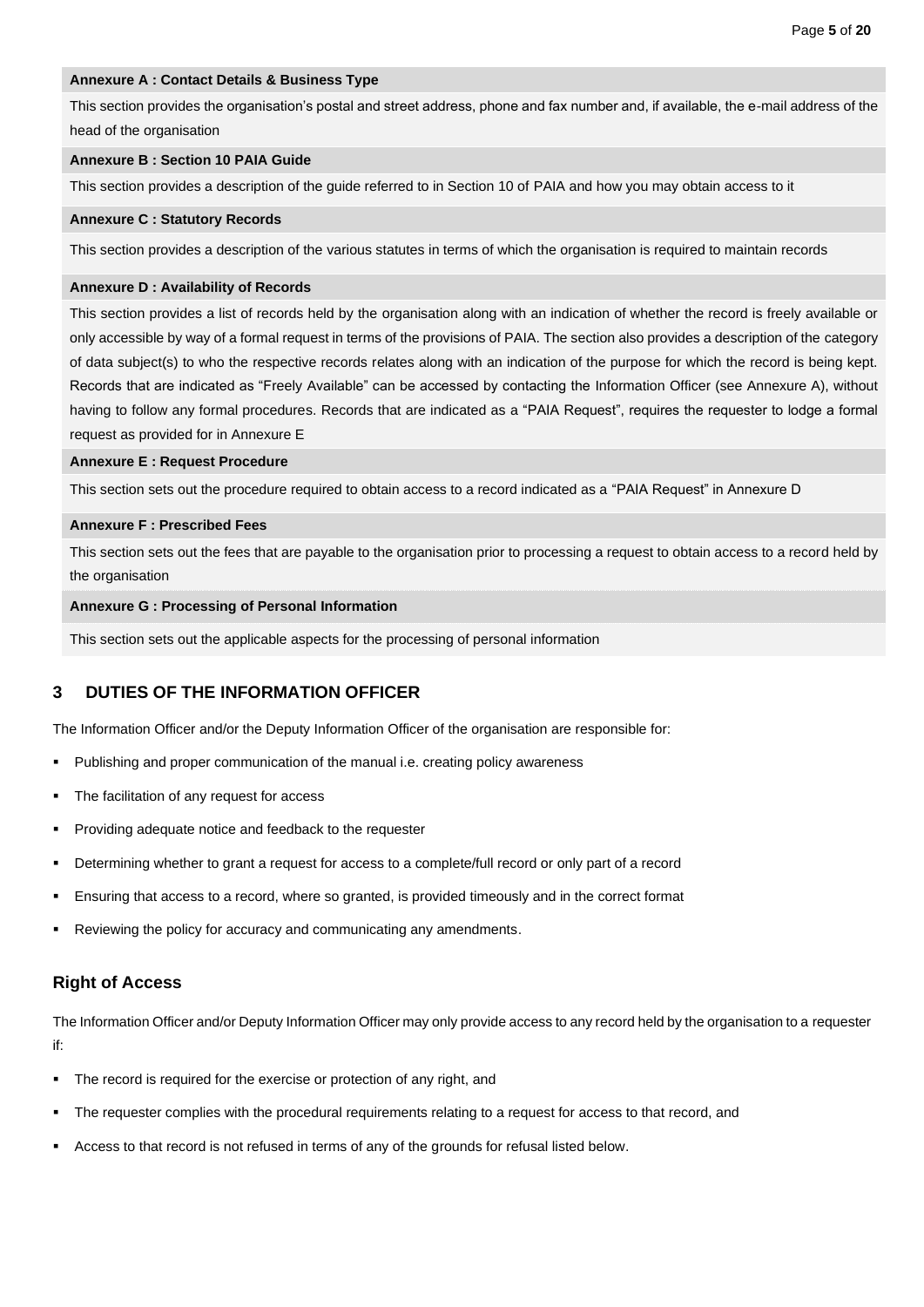# **Grounds for Refusal**

The Information Officer and/or Deputy Information Officer must assess whether there are any grounds for refusing a request for access.

Where any grounds for refusal are found, a request for access will not be granted.

However, despite finding any grounds for refusal, access to the record(s) will be provided where:

- the disclosure of the record would reveal evidence of a substantial contravention of, or failure to comply with the law or imminent and serious public or environmental risk, and
- the public interest in disclosing record, will clearly outweigh the harm contemplated in the provision in question.

Where there are no grounds for refusal, request for access will be granted.

If a request for access is made with regards to a record containing information that would justify a ground for refusal, every part of the record which

- does not contain, and
- can reasonably be severed from any part that contains, any such information must, despite any other provision of PAIA, also be disclosed

The grounds for refusal, or absence thereof, are set out below:

#### **A: Mandatory Protection of privacy of a Third Party who is a Natural Person**

Grounds for Refusal:

The disclosure would involve the unreasonable disclosure of personal information about a third party that is a natural person (including a deceased individual)

#### **B: Mandatory Protection of Commercial Information of a Third Party**

Grounds for Refusal

- The record consists of information that contains trade secrets of a third party
- The record consists of information that contains financial, commercial, scientific or technical information, other than trade secrets, of a third party, the disclosure of which would be likely to cause harm to the commercial or financial interests of that third party
- The record consists of information supplied in confidence by a third party, the disclosure of which could reasonably be expected to put that third party at a disadvantage in contractual or other negotiations or to prejudice that third party in commercial competition.

#### **C: Mandatory Protection of certain Confidential Information of a Third Party**

#### Grounds for Refusal

▪ The record consists of information the disclosure of which would constitute an action for breach of a duty of confidence owed to a third party in terms of an agreement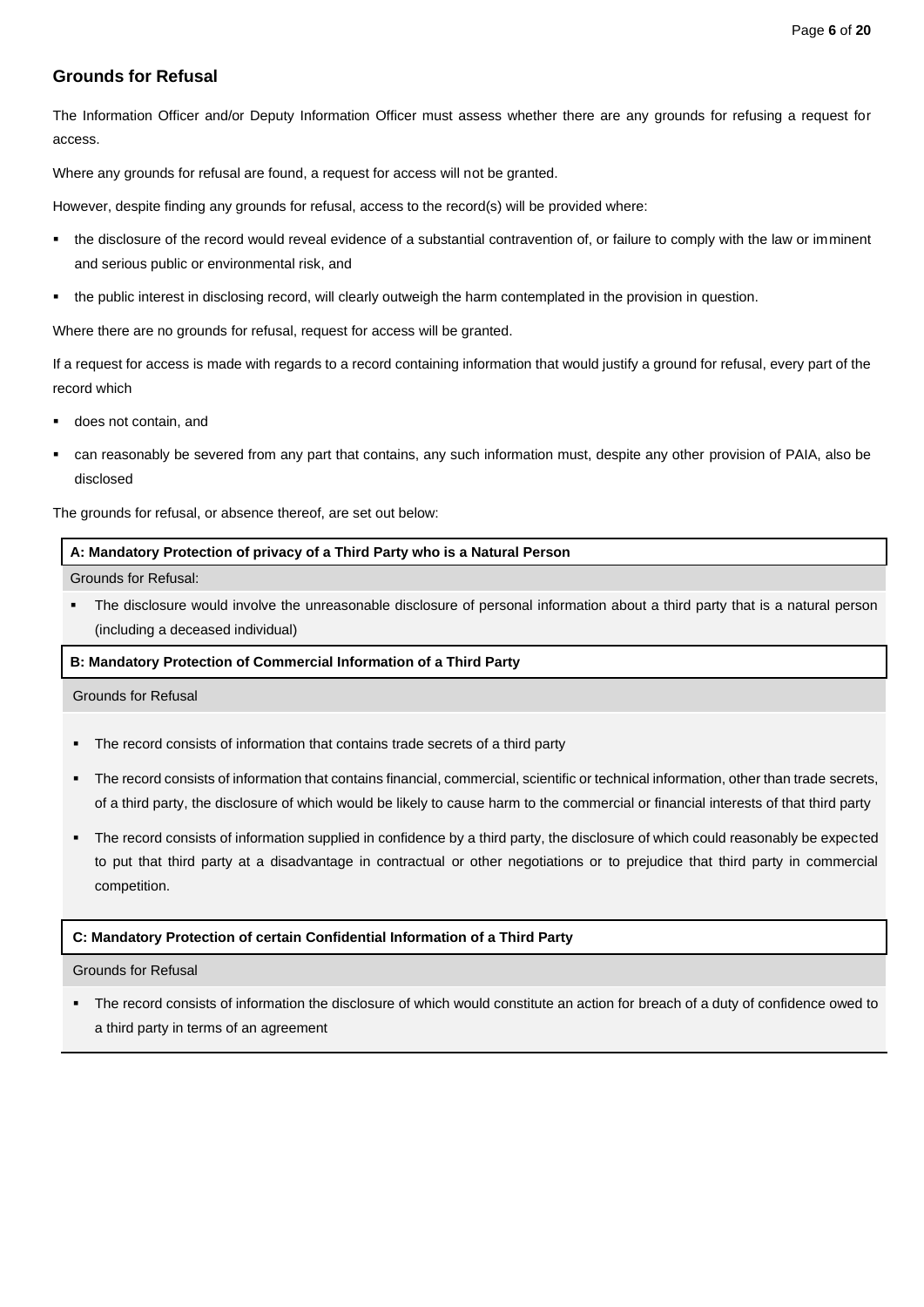#### **D: Mandatory Protection of Safety of Individuals and Protection of Property**

#### Grounds for Refusal

- The record consists of information that if disclosed could reasonably be expected to endanger the life or physical safety of an individual
- The record consists of information that if disclosed would likely prejudice or impair the security of a building, a structure or system, a computer or communication system, a means of transport, any other property
- The record consists of information that if disclosed would likely prejudice or impair the security of methods, systems, plans or procedures for the protection of an individual in accordance with a witness protection scheme, the safety of the public, or any part of the public, or the security of property

#### **E: Mandatory Protection of Records privileged from Production in Legal Proceedings**

### Grounds for Refusal

The record consists of information privileged from production in legal proceedings unless the person entitled to the privilege has waived the privilege

#### **F: Commercial Information of the Organisation**

#### Grounds for Refusal

- The record consists of information that contains trade secrets of the organisation
- The record consists of information that contains financial, commercial, scientific or technical information, other than trade secrets, of the organisation, the disclosure of which would likely cause harm to the commercial or financial interests of the organisation
- The record consists of information, the disclosure of which, could reasonably be expected to put the organisation at a disadvantage in contractual or other negotiations or prejudice the organisation in commercial competition
- The record is a computer program as defined in section 1(1) of the Copyright Act (Act 98 of 1978), owned by the organisation, except insofar as it is required to give access to a record to which access is granted in terms of PAIA

#### **G: Mandatory Protection of Research Information of a Third Party and the Organisation**

Grounds for Refusal

- The record consists of information that contains information about research being or to be carried out by or on behalf of a third party, the disclosure of which would be likely to expose the third party, a person that is or will be carrying out the research on behalf of the third party, or the subject matter of the research to serious disadvantage
- The record consists of information that contains information about research being or to be carried out by or on behalf of the organisation, the disclosure of which would be likely to expose the organisation, a person that is or will be carrying out the research on behalf of the organisation, or the subject matter of the research to serious disadvantage

# <span id="page-7-0"></span>**4 NOTICE**

Where a request for access has been received the Information Officer and/or Deputy Information Officer will notify the requester of receipt and the prescribed fee (if any) that is payable prior to processing the request. Please refer to Annexure F for a full breakdown of fees payable. Personal requesters will not be charged a request fee.

The notice must state:

The amount of the deposit payable (if any)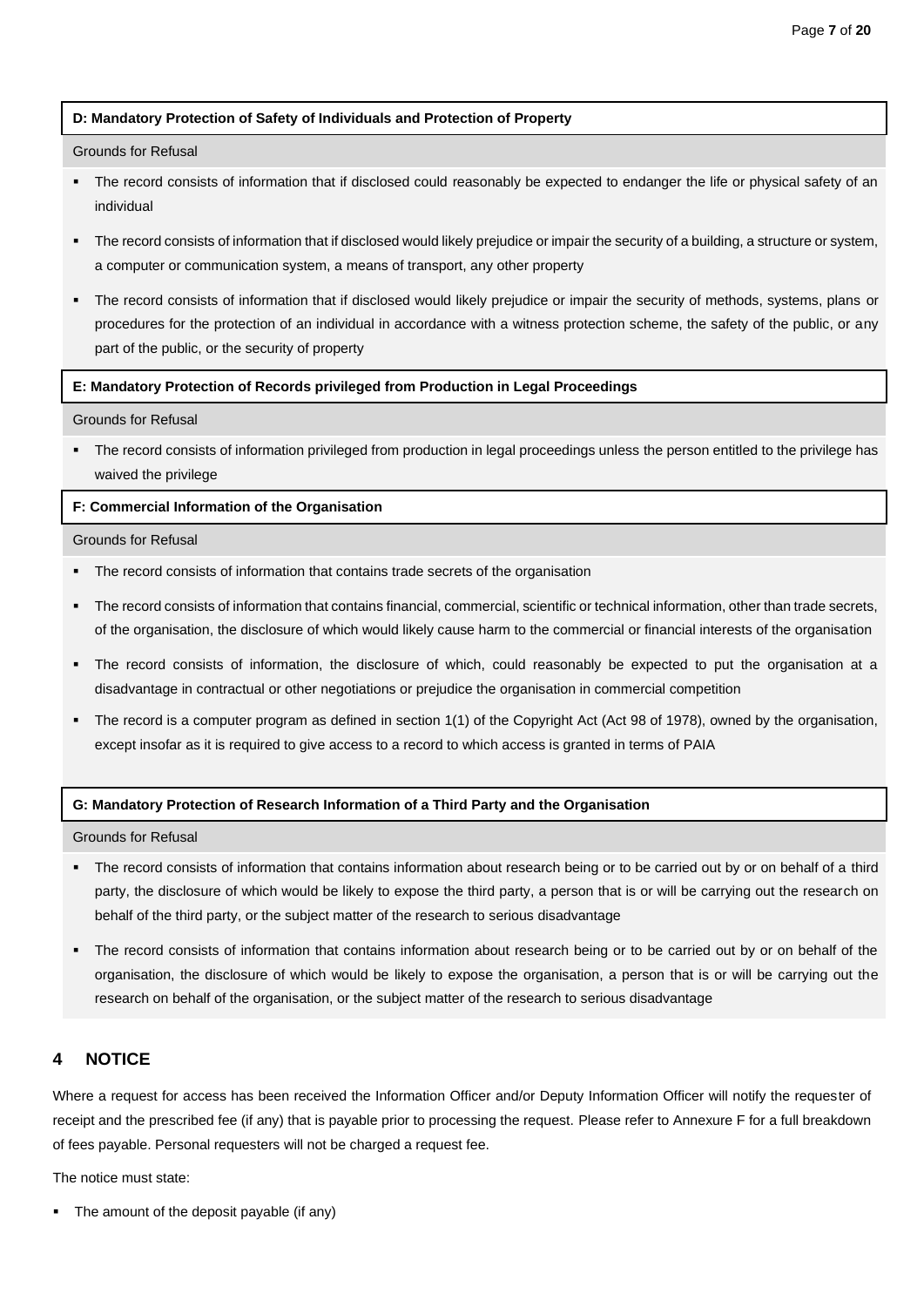- That the requester may lodge a complaint with the Information Regulator or an application with a court against the tender or payment of the request fee, or the tender or payment of a deposit, as the case may be
- The procedure (including the period) for lodging the complaint with the Information Regulator or the application

Except to the extent that the provisions regarding third party notification may apply, the Information Officer and/or Deputy Information Officer to whom the request is made, must as soon as reasonably possible, but in any event within 30 days, after the request has been received in the prescribed format:

- Decide in accordance with PAIA whether to grant the request, and
- Notify the requester of the decision and, if the requester stated that he or she wishes to be informed of the decision in any other manner, inform him or her in that manner, if it is reasonably possible

If the request for access is granted, the notice must state:

- The access fee (if any) to be paid upon access
- The form in which access will be given, and
- That the requester may lodge a complaint with the Information Regulator or an application with a court against the access fee to be paid or the form of access granted, and the procedure, including the period allowed, for lodging a complaint with the Information Regulator or the application

If the request for access is refused, the notice must:

- State adequate reasons for the refusal, including the relevant provision of PAIA that was relied on
- Exclude, from any such reasons, any reference to the content of the records' and
- State that the requester may lodge a complaint with the Information Regulator or an application with a court against the refusal of the request, and the procedure (including the period) for lodging a complaint with the Information Regulator or the application

Should all reasonable steps have been taken to find a record requested, and there are reasonable grounds for believing that the record:

- Is in the organisation's possession, but cannot be found, or
- Simply does not exist,

the head of the organisation must, by way of affidavit or affirmation, notify the requester that it is not possible to provide access to that record. The affidavit or affirmation must provide full account of all steps taken to find the record in question or to determine whether the record exists, as the case may be, including all communication with every person who conducted the search on behalf of the head.

# <span id="page-8-0"></span>**5 AVAILABILITY OF THE MANUAL**

A copy of the Manual is available-

- on ( specify the website), if any;
- head office of the ( name of the body) for public inspection during normal business hours;
- to any person upon request and upon the payment of a reasonable prescribed fee; and
- to the Information Regulator upon request.

A fee for a copy of the Manual, as contemplated in annexure B of the Regulations, shall be payable per each A4-size photocopy made.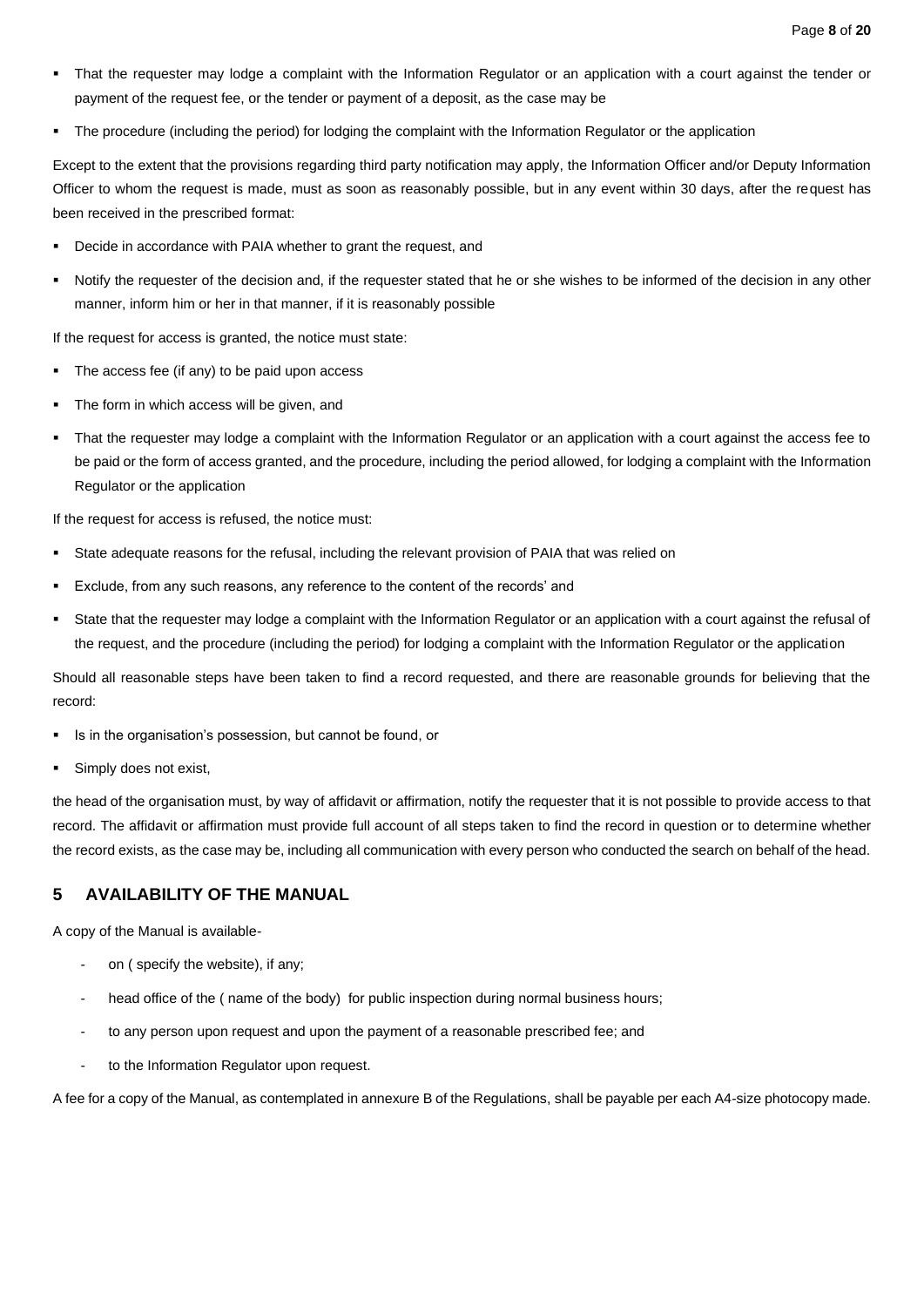# **ANNEXURE A : CONTACT DETAILS & BUSINESS TYPE**

# **A. Organisation Contact Details**

| Postal address: | Suite 35, Private Bag X3, Tyger Valley, 7536                         |
|-----------------|----------------------------------------------------------------------|
| Street address: | Unit F12, Willowbridge Centre, 39 Carl Cronje Drive, Bellville, 7530 |
| Phone number:   | 082 490 6036                                                         |
| Email address:  | idp@saad.co.za                                                       |
| Fax number:     |                                                                      |

# **B. Head of Organisation**

| Full names & surname: | Johan van Dyl du Preez |
|-----------------------|------------------------|
| Email address:        | jdp@saad.co.za         |
| Phone number:         | 082 490 6036           |
| Fax number:           |                        |

# **C. Deputy Information Officer**

| Full names & surname |  |  |
|----------------------|--|--|
| Email address:       |  |  |
| Phone number:        |  |  |
| Fax number:          |  |  |

# **D. Business Type**

| The organisation conducts its main type of business in the following sector(s): |              |
|---------------------------------------------------------------------------------|--------------|
| Agriculture                                                                     | $\mathbf{L}$ |
| Mining and Quarrying                                                            |              |
| Manufacturing                                                                   |              |
| Electricity, Gas & Water                                                        |              |
| Construction                                                                    | $\mathbf{L}$ |
| Retail & Motor Trade and Repair Services                                        | $\Box$       |
| Wholesale Trade, Commercial Agents & Allied Services                            | $\Box$       |
| Catering, Accommodation & Other Trade                                           |              |
| <b>Finance &amp; Business Services</b>                                          | $\Box$       |
| Community, Special & Personal Services                                          | П            |
| <b>Public Benefit Organisation</b>                                              | $\boxtimes$  |

| Head signature: | FDJubei<br>│ Johan van Dyl du Preez<br>  30/09/202109:15:57(UTC+02:00)<br>  Signed by Johan van Dyl du Preez,<br>idp@saad.co.za∣<br>SIGNIFION/COM |
|-----------------|---------------------------------------------------------------------------------------------------------------------------------------------------|
| Date:           | 30 September 2021                                                                                                                                 |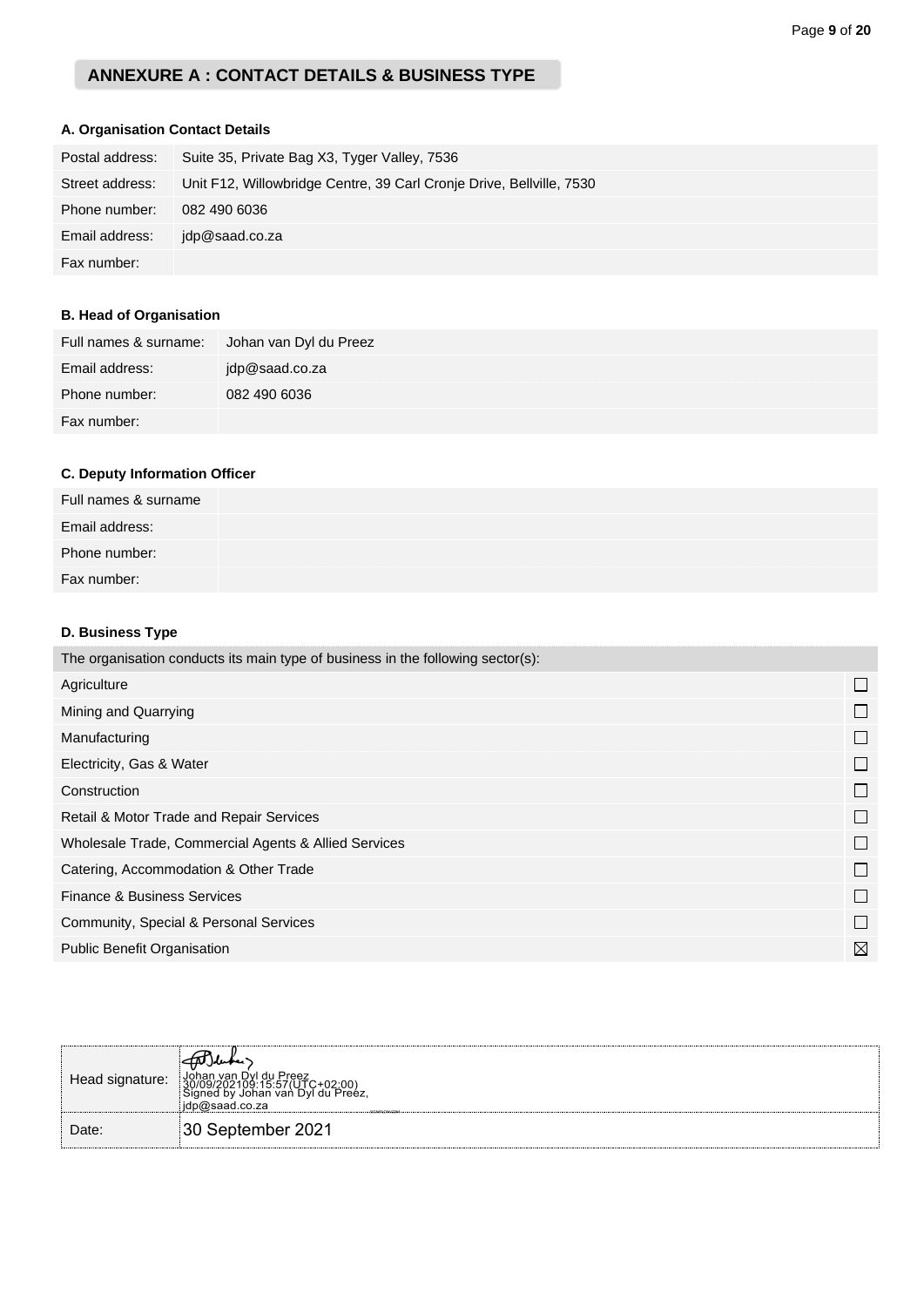# **ANNEXURE B : SECTION 10 PAIA GUIDE**

| Head signature: |                   |  |
|-----------------|-------------------|--|
| Date:           | 30 September 2021 |  |

The Regulator has, in terms of section 10(1) of PAIA, as amended, updated and made available the revised Guide on how to use PAIA ("Guide"), in an easily comprehensible form and manner, as may reasonably be required by a person who wishes to exercise any right contemplated in PAIA and POPIA.

The Guide is available in each of the official languages and in braille.

The aforesaid Guide contains the description of-

- the objects of PAIA and POPIA:
- the postal and street address, phone and fax number and, if available, electronic mail address of
	- the Information Officer of every public body, and

every Deputy Information Officer of every public and private body designated in terms of section 17(1) of PAIA and section 56 of POPIA ;

the manner and form of a request for-

access to a record of a public body contemplated in section 11 ; and

- access to a record of a private body contemplated in section 50 ;
- the assistance available from the IO of a public body in terms of PAIA and POPIA;
- the assistance available from the Regulator in terms of PAIA and POPIA;
- all remedies in law available regarding an act or failure to act in respect of a right or duty conferred or imposed by PAIA and POPIA, including the manner of lodging
	- an internal appeal;
	- a complaint to the Regulator; and
	- an application with a court against a decision by the information officer of a public body, a decision on internal appeal or a decision by the Regulator or a decision of the head of a private body;
- the provisions of sections 14 and 51 requiring a public body and private body, respectively, to compile a manual, and how to obtain access to a manual;
- the provisions of sections 15 and 52 providing for the voluntary disclosure of categories of records by a public body and private body, respectively;
- the notices issued in terms of sections 22 and 54 regarding fees to be paid in relation to requests for access; and
- the regulations made in terms of section 92.

Members of the public can inspect or make copies of the Guide from the offices of the public and private bodies, including the office of the Regulator, during normal working hours.

The Guide can also be obtained-

- upon request to the Information Officer:
- from the website of the Regulator [\(https://www.justice.gov.za/inforeg/\)](https://www.justice.gov.za/inforeg/).

PAIA grants a requester access to records of a private body, if the record is required for the exercise or protection of any rights. Where a public body lodges a request, the public body must be acting in the public interest.

Requests in terms of PAIA shall be made in accordance with the prescribed procedures at the rates provided.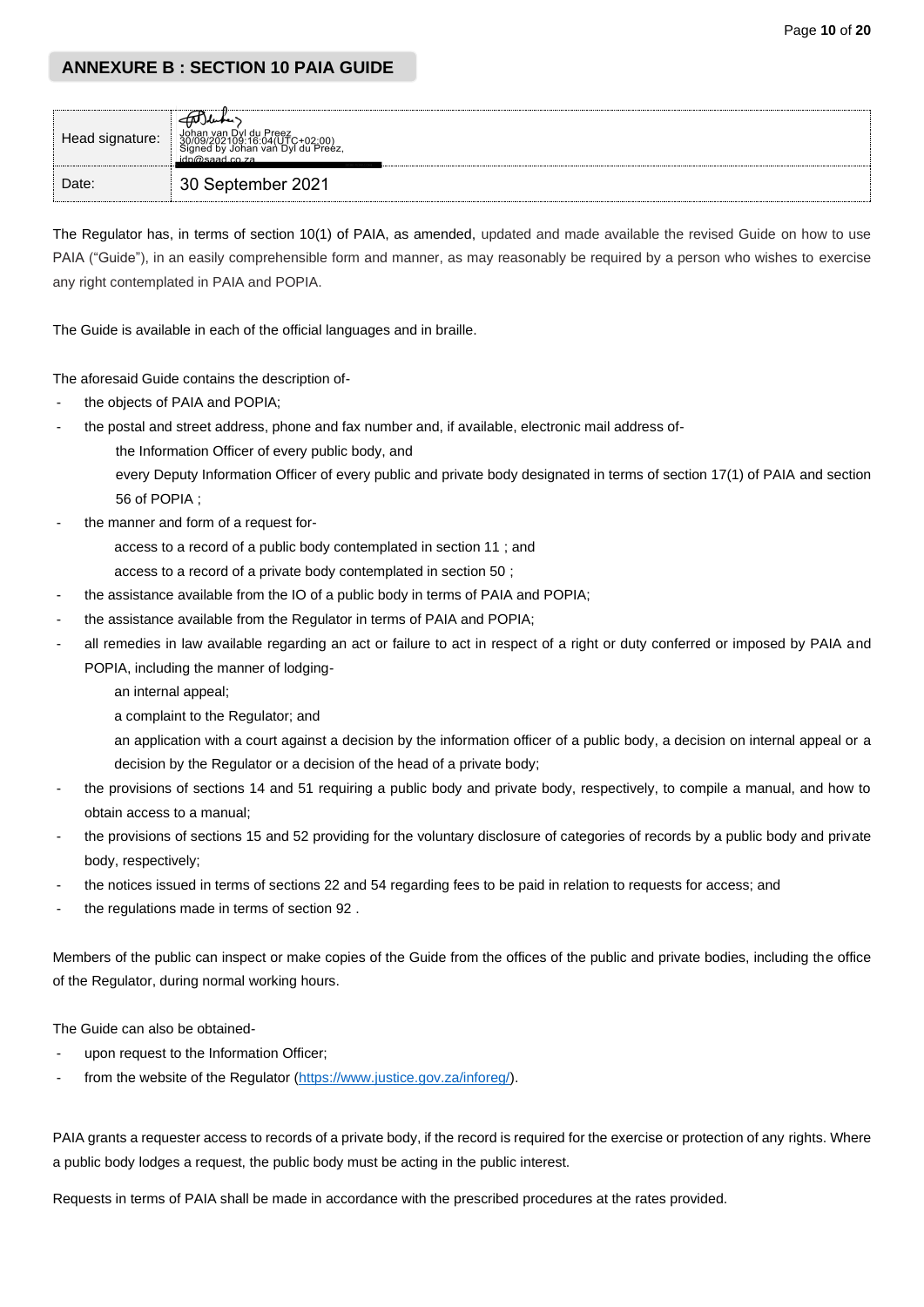# **ANNEXURE C : STATUTORY RECORDS**

| Head signature: |                   |  |
|-----------------|-------------------|--|
| Date:           | 30 September 2021 |  |

The organisation maintains statutory records and information in terms of the following legislation:

| Administration of Estates Act                                                       |                          |
|-------------------------------------------------------------------------------------|--------------------------|
| <b>Arbitration Act</b>                                                              |                          |
| <b>Auditing Professions Act</b>                                                     |                          |
| Basic Conditions of Employment Act                                                  | $\Box$                   |
| <b>Closed Corporations Act</b>                                                      |                          |
| <b>Collective Investment Schemes Control Act</b>                                    | $\Box$                   |
| <b>Companies Act</b>                                                                | $\Box$                   |
| Compensation of Occupational Injuries & Diseases Act                                |                          |
| <b>Consumer Protection Act</b>                                                      |                          |
| Copyright Act                                                                       |                          |
| <b>Customs and Excise Act</b>                                                       | $\Box$                   |
| Electronic Communications and Transactions Act                                      | $\Box$                   |
| <b>Employment Equity Act</b>                                                        |                          |
| Financial Advisory & Intermediary Services Act                                      | $\mathsf{L}$             |
| Financial Institutions (Protection of Funds) Act                                    |                          |
| Financial Intelligence Centre Act                                                   | $\boxtimes$              |
| <b>Friendly Societies Act</b>                                                       | $\mathsf{L}$             |
| Income Tax Act                                                                      | $\boxtimes$              |
| Insolvency Act                                                                      | ⊔                        |
| <b>Labour Relations Act</b>                                                         | $\mathsf{L}$             |
| Long-term Insurance Act                                                             |                          |
| <b>Medical Schemes Act</b>                                                          |                          |
| National Credit Act                                                                 | $\Box$                   |
| Occupational Health and Safety Act                                                  | $\Box$                   |
| Patents Act                                                                         |                          |
| <b>Pension Funds Act</b>                                                            |                          |
| Prevention of Organised Crime Act                                                   | $\boxtimes$              |
| Prevention and Combatting of Corrupt Activities Act                                 | ⊠                        |
| Promotion of Equality and Prevention of Unfair Discrimination Act                   | $\mathsf{L}$             |
| Protection of Constitutional Democracy against Terrorist and related Activities Act | ⊠                        |
| Short-term Insurance Act                                                            |                          |
| Skills Development Act                                                              |                          |
| <b>Trademarks Act</b>                                                               |                          |
| Unemployment Insurance Act                                                          |                          |
| Value Added Tax Act                                                                 | $\overline{\phantom{a}}$ |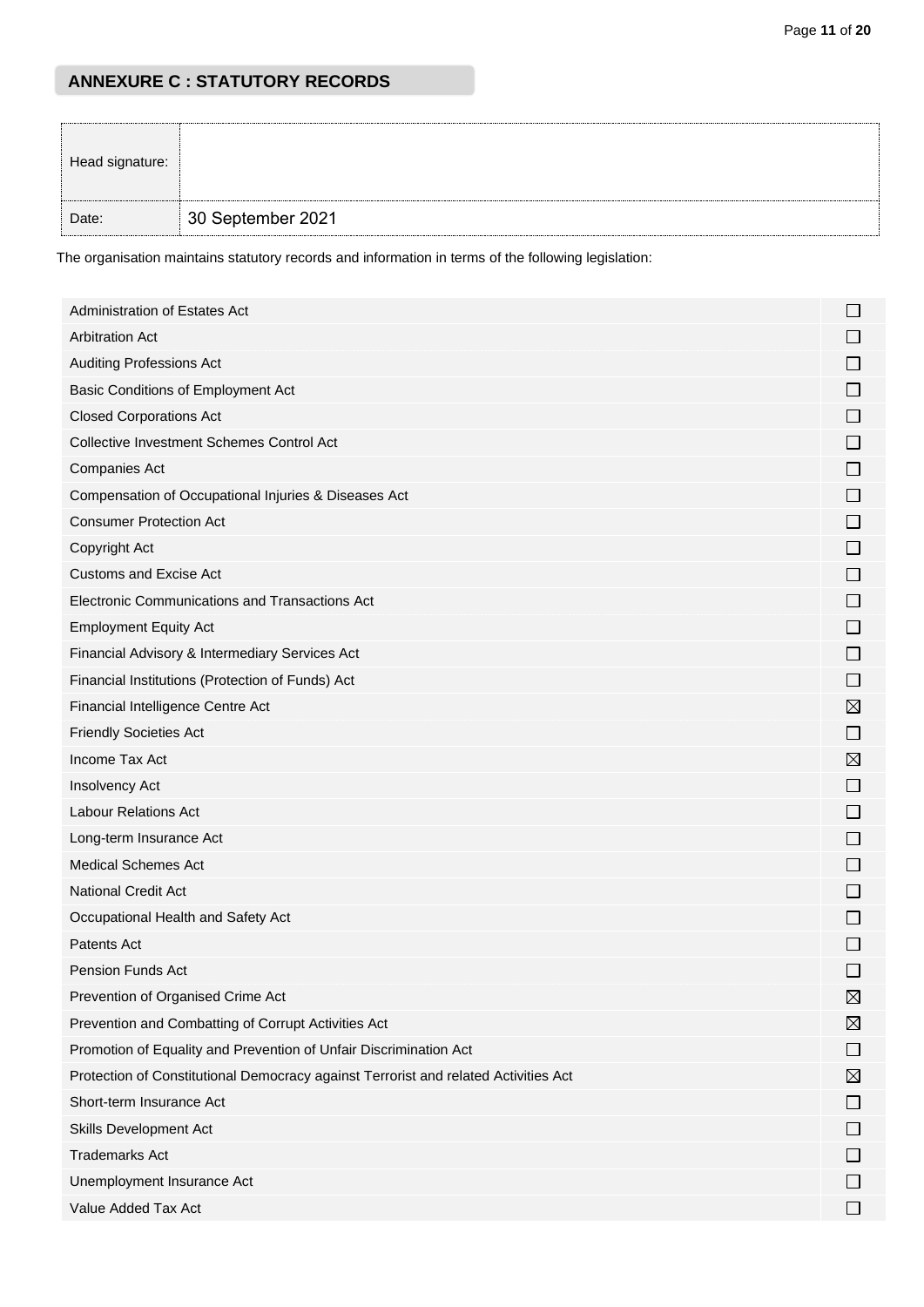# **ANNEXURE D : AVAILABILTY OF RECORDS**

| Head signature: |                   |  |
|-----------------|-------------------|--|
| Date:           | 30 September 2021 |  |

The organisation maintains the following categories of records and related subject matter. The status of the record's availability, the purpose for its processing and the relevant data subject category to who the record relates are set out below:

| Category:         | Record:                                 | <b>Availability:</b>    | <b>Purpose:</b>              | Data Subject: |
|-------------------|-----------------------------------------|-------------------------|------------------------------|---------------|
|                   | <b>Public Product Information</b>       | <b>Freely Available</b> | Convey Public Information    | Organisation  |
|                   | <b>Public Corporate Records</b>         | <b>PAIA Request</b>     | Convey Public Information    | Organisation  |
| Public<br>Affairs | Media Releases                          | <b>Freely Available</b> | Convey Public Information    | Organisation  |
|                   | <b>Published Newsletters</b>            | <b>Freely Available</b> | Convey Public Information    | Organisation  |
|                   | <b>Magazine Articles</b>                | <b>Freely Available</b> | Convey Public Information    | Organisation  |
|                   |                                         |                         |                              |               |
|                   | <b>FICA Internal Rules</b>              | <b>PAIA Request</b>     | <b>Statutory Requirement</b> | Organisation  |
|                   | <b>Trust Deed</b>                       | <b>PAIA Request</b>     | <b>Statutory Requirement</b> | Organisation  |
|                   | Minutes of Trustee Meetings             | PAIA Request            | <b>Statutory Requirement</b> | Organisation  |
|                   | <b>Register of Trustees</b>             | <b>PAIA Request</b>     | <b>Statutory Requirement</b> | Organisation  |
|                   | Internal correspondence (e-mails/memos) | PAIA Request            | Internal Communications      | Employees     |
|                   | Insurance Policies held by organisation | PAIA Request            | Risk Management              | Organisation  |
|                   |                                         |                         |                              |               |
|                   | <b>Employment Applications</b>          | <b>PAIA Request</b>     | Internal Referencing         | Employees     |
|                   | <b>Employment Contracts</b>             | <b>PAIA Request</b>     | <b>Contractual Agreement</b> | Employees     |
|                   | Personal Information of Employees       | PAIA Request            | Internal Referencing         | Employees     |
|                   | <b>Disciplinary Records</b>             | PAIA Request            | <b>Statutory Requirement</b> | Employees     |
|                   | Performance Management Records          | PAIA Request            | Internal Referencing         | Employees     |
| Human             | <b>Salary Records</b>                   | <b>PAIA Request</b>     | Internal Referencing         | Employees     |
| Resources         | <b>Employee Benefit Records</b>         | PAIA Request            | Internal Referencing         | Employees     |
|                   | <b>PAYE Records</b>                     | <b>PAIA Request</b>     | <b>Statutory Requirement</b> | Employees     |
|                   | <b>Disciplinary Code</b>                | <b>PAIA Request</b>     | <b>Statutory Requirement</b> | Organisation  |
|                   | Leave Records                           | PAIA Request            | Internal Referencing         | Employees     |
|                   | <b>Training Records</b>                 | PAIA Request            | Internal Referencing         | Employees     |
|                   | <b>Training Manual</b>                  | <b>PAIA Request</b>     | Internal Referencing         | Organisation  |
|                   |                                         |                         |                              |               |
|                   | <b>Financial Statements</b>             | PAIA Request            | Internal Referencing         | Organisation  |
|                   | <b>Financial and Tax Records</b>        | <b>PAIA Request</b>     | <b>Statutory Requirement</b> | Organisation  |
|                   | Asset Register                          | PAIA Request            | Internal Referencing         | Organisation  |
|                   | Management Accounts and Reports         | PAIA Request            | Internal Referencing         | Organisation  |
| Financial         | Vouchers, Cash Books and Ledgers        | PAIA Request            | Internal Referencing         | Organisation  |
|                   | <b>Banking Records and Statements</b>   | PAIA Request            | Internal Referencing         | Organisation  |
|                   | Charitable distributions                | PAIA Request            | Internal Referencing         | Organisation  |
|                   | <b>Electronic Banking Records</b>       | PAIA Request            | Internal Referencing         | Organisation  |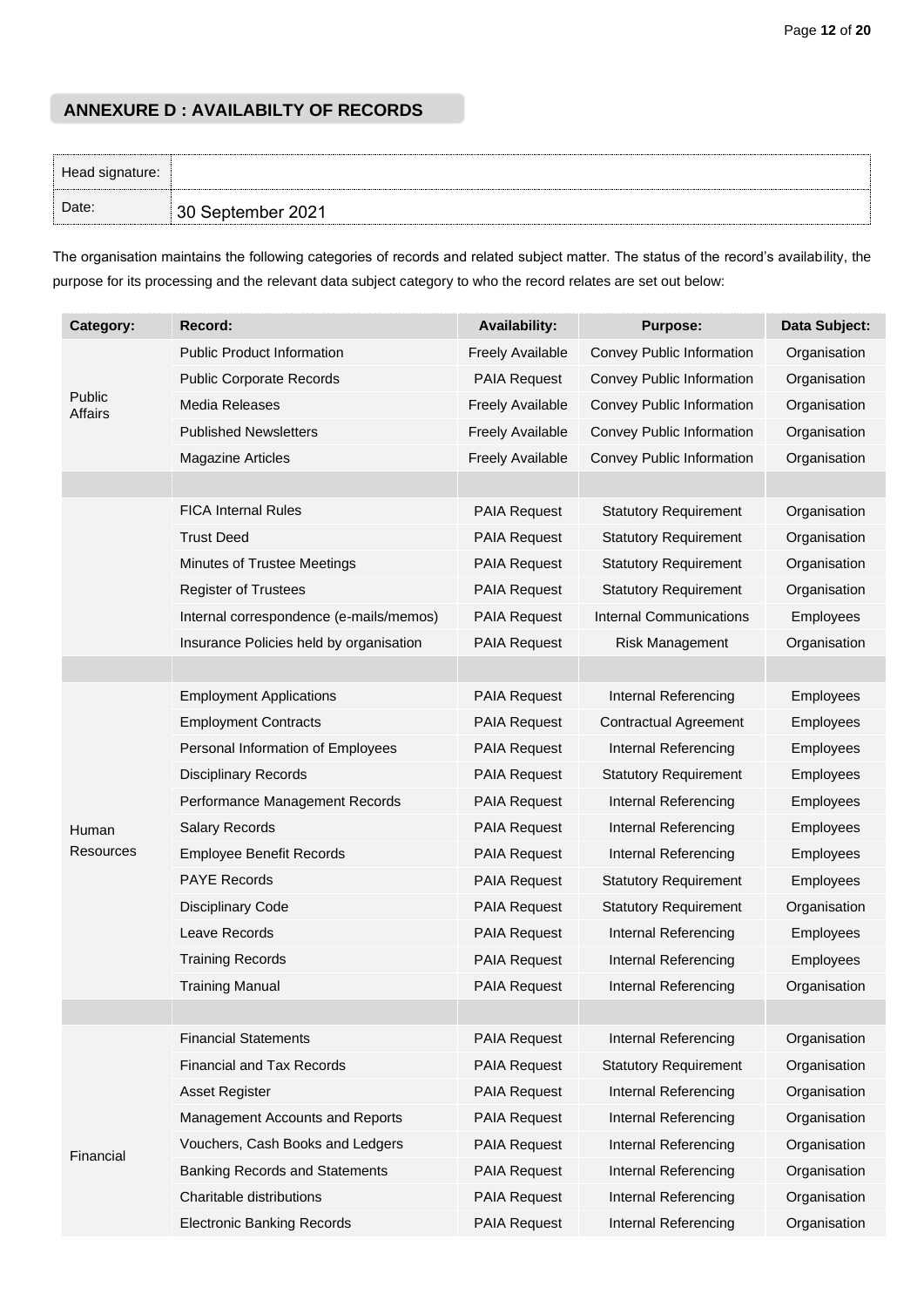|                    | Market Information                    | <b>PAIA Request</b> | Internal Referencing           | Organisation       |
|--------------------|---------------------------------------|---------------------|--------------------------------|--------------------|
|                    | <b>Product Brochures</b>              | <b>PAIA Request</b> | Internal Referencing           | Organisation       |
| Marketing          | Advertisements                        | <b>PAIA Request</b> | Internal Referencing           | Organisation       |
|                    | <b>Field Records</b>                  | <b>PAIA Request</b> | Internal Referencing           | Organisation       |
|                    | Performance Records                   | <b>PAIA Request</b> | Internal Referencing           | Organisation       |
|                    | <b>Marketing Strategies</b>           | <b>PAIA Request</b> | Internal Referencing           | Organisation       |
|                    |                                       |                     |                                |                    |
|                    | Customer / Client Database            | <b>PAIA Request</b> | Internal Referencing           | <b>Customers</b>   |
|                    | Customer / Client agreements          | <b>PAIA Request</b> | Internal Referencing           | <b>Customers</b>   |
| Client<br>Customer | <b>Customer / Client Files</b>        | <b>PAIA Request</b> | Internal Referencing           | <b>Customers</b>   |
|                    | <b>Customer / Client Instructions</b> | <b>PAIA Request</b> | Internal Communications        | <b>Customers</b>   |
|                    | Customer / Client Correspondence      | <b>PAIA Request</b> | <b>External Communications</b> | <b>Customers</b>   |
|                    |                                       |                     |                                |                    |
|                    | Rental agreements                     | <b>PAIA Request</b> | <b>Contractual Agreement</b>   | <b>Third Party</b> |
| <b>Third Party</b> | Non-disclosure agreements             | <b>PAIA Request</b> | <b>Risk Management</b>         | <b>Third Party</b> |
|                    | Letters of Intent                     | <b>PAIA Request</b> | <b>Contractual Agreement</b>   | <b>Third Party</b> |
|                    | <b>Supplier Contracts</b>             | <b>PAIA Request</b> | <b>Contractual Agreement</b>   | <b>Third Party</b> |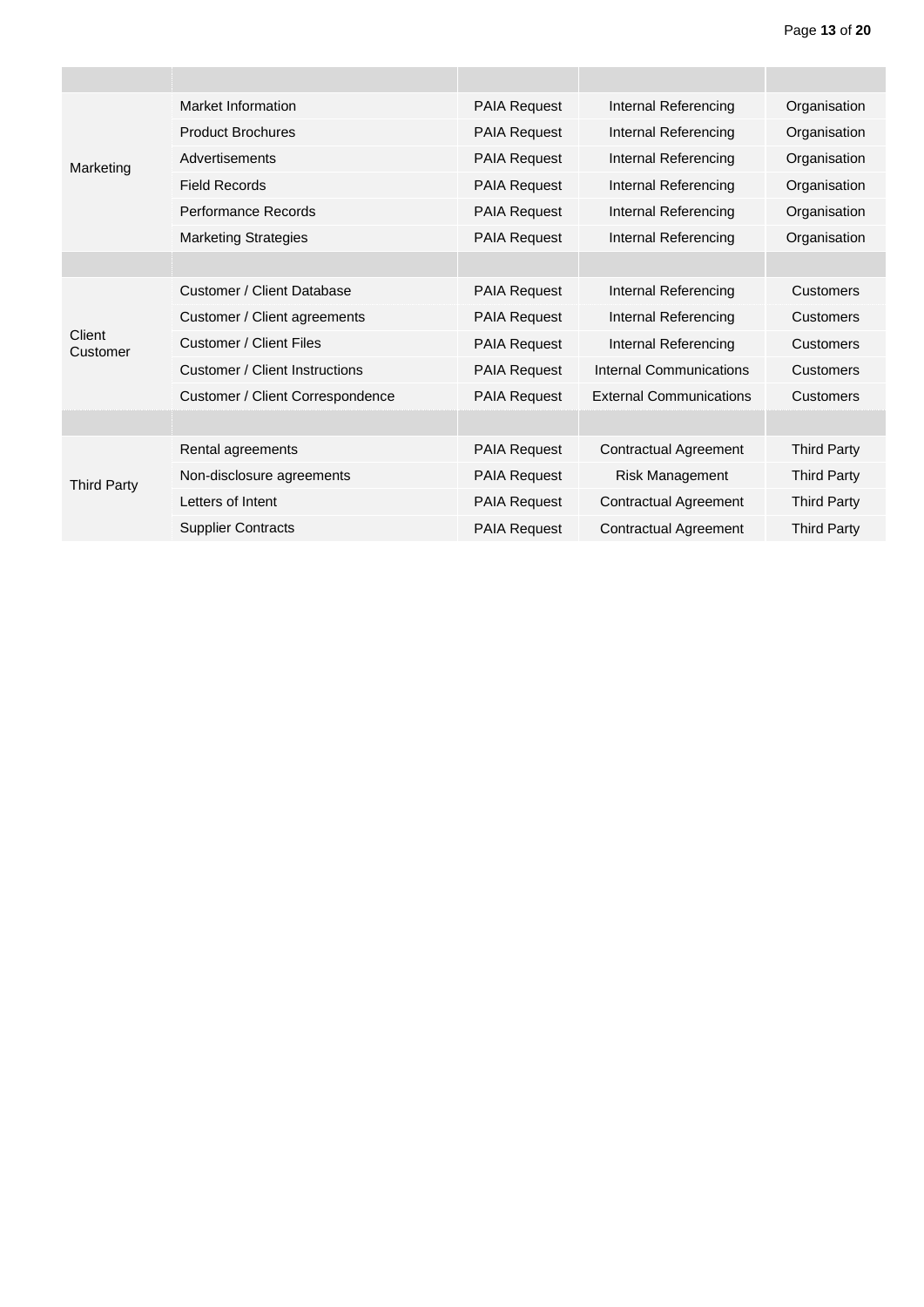## **ANNEXURE E : REQUEST PROCEDURE**

| Head signature: |                   |
|-----------------|-------------------|
| Date:           | 30 September 2021 |

To facilitate the processing of your request, kindly complete and submit the form below to the e-mail address of the Information Officer indicated in Annexure A.

The Information Officer will notify the requester that a request for access has been received and that the prescribed fee (if any) is payable prior to processing the request. Please refer to Annexure F for a full breakdown of fees payable. Personal requesters will not be charged a request fee.

Once the request has been processed, the Information Officer will inform you of the outcome of your request and any additional fees that may fall due.

Please be advised that PAIA provides a number of grounds on which a request for access to information must be refused. These grounds mainly comprise instances where:

- the privacy and interests of other individuals are protected
- where such records are already otherwise publicly available
- instances where public interest are not served
- the mandatory protection of commercial information of a third party
- the mandatory protection of certain confidential information of a third party.

When completing the form below please:

- indicate the identity of the person seeking access to the information
- provide sufficient particulars to enable the information officer to identify the information requested
- specify the format in which the information is required
- indicate the contact details of the person requiring the information
- indicate the right to be exercised and/or to be protected, and specify the reasons why the information required will enable the person to protect and/or exercise the right
- where the person requesting the information wishes to be informed of the decision of the request in a particular manner, state the manner and particulars to be so informed
- if the request for information is made on behalf of another person, submit proof that the person submitting the request, has obtained the necessary authorisation to do so.

### **A. Particulars of Private Body**

The Chairman: Tree of Life Foundation

#### **B. Particulars of person requesting access to the record**

(i) The particulars of the person who requests access to the record must be recorded below

(ii) Furnish an address and/or email address in the Republic to which information must be sent

(iii) Proof of the capacity in which the request is made, if applicable, must be attached

Full names & surname:

Identity number: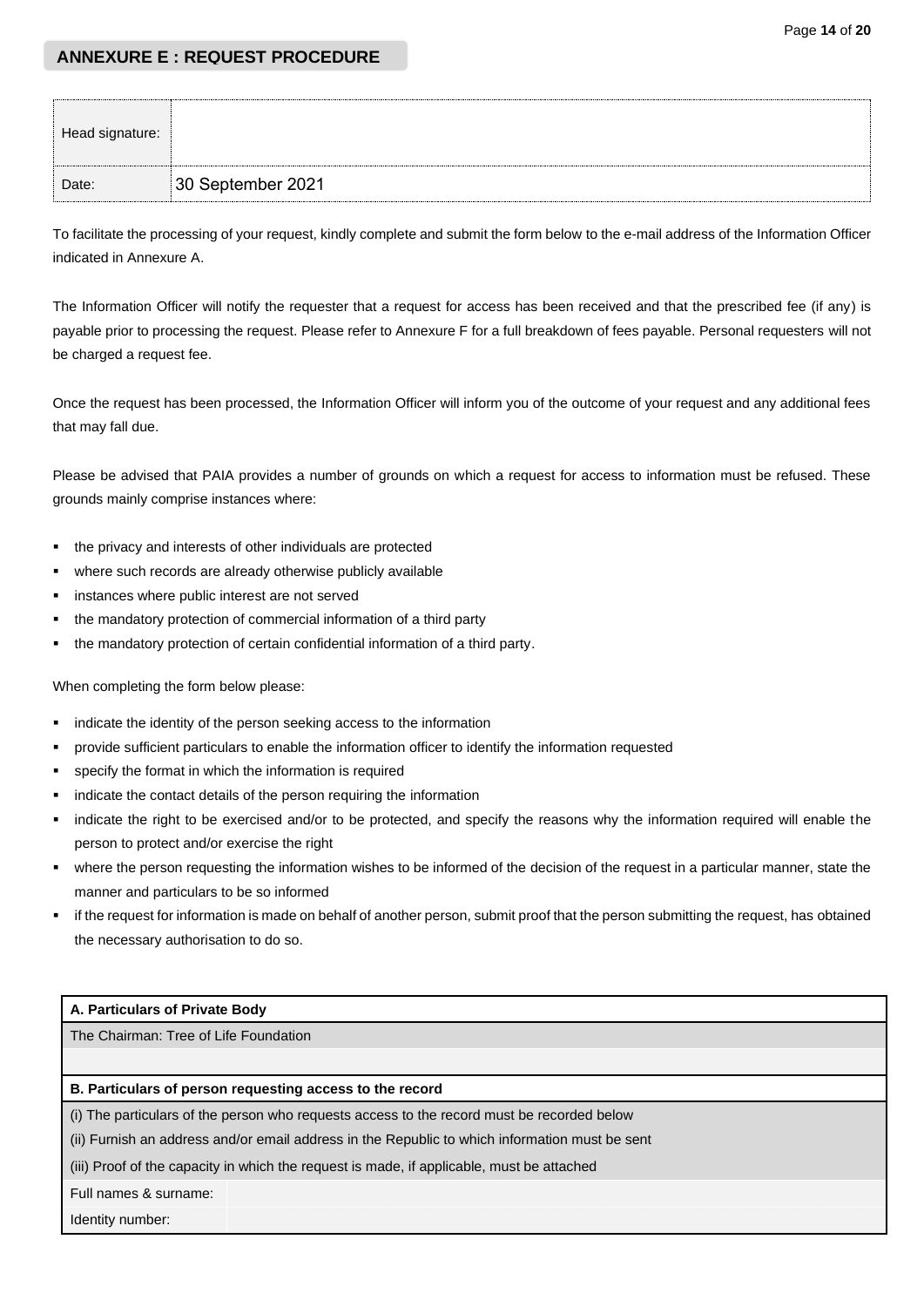| Postal address:                      |                                                                                                                                        |
|--------------------------------------|----------------------------------------------------------------------------------------------------------------------------------------|
| Fax number:                          |                                                                                                                                        |
| Telephone number:                    |                                                                                                                                        |
| Email address:                       |                                                                                                                                        |
| Capacity:                            |                                                                                                                                        |
|                                      | C. Particulars of person on whose behalf request is made                                                                               |
|                                      | This section must be completed ONLY if a request for information is made on behalf of another person                                   |
| Full names & surname:                |                                                                                                                                        |
| Identity number:                     |                                                                                                                                        |
| <b>D. Particulars of Record</b>      |                                                                                                                                        |
|                                      | (i) Provide full particulars of the record to which access is requested, including the reference number if that is known to you        |
|                                      | (ii) If the provided space is inadequate, please continue on a separate page and attach to this form. Please sign any additional pages |
| Description of record:               |                                                                                                                                        |
|                                      |                                                                                                                                        |
|                                      |                                                                                                                                        |
|                                      |                                                                                                                                        |
| Reference number:                    |                                                                                                                                        |
| Any further particulars:             |                                                                                                                                        |
|                                      |                                                                                                                                        |
|                                      |                                                                                                                                        |
| E. Fees                              |                                                                                                                                        |
|                                      | (i) A request for access to a record, other than a record containing personal information about yourself, will be processed only after |
| a request fee has been paid          |                                                                                                                                        |
|                                      | (ii) You will be notified of the amount required to be paid as the request fee                                                         |
|                                      | (iii) The fee payable for access to a record depends on the form in which access is required and the reasonable time required to       |
| search for and prepare a record      |                                                                                                                                        |
|                                      | (iv) If you qualify for exemption of the payment of any fee, please state the reason therefor                                          |
| Reason for exemption:                |                                                                                                                                        |
|                                      |                                                                                                                                        |
|                                      |                                                                                                                                        |
| F. Form of access to record          |                                                                                                                                        |
|                                      | If you are prevented by a disability to read, view or listen to the record in the form of access provided hereunder, please state your |
|                                      | disability and indicate in which form the record is required                                                                           |
| Disability:                          |                                                                                                                                        |
|                                      |                                                                                                                                        |
|                                      |                                                                                                                                        |
| Form in which required:              |                                                                                                                                        |
|                                      |                                                                                                                                        |
| Mark the appropriate box with an "X" |                                                                                                                                        |
|                                      | (i) Your indication as to the required form of access depends on the form in which the record is available                             |
| (II)<br>granted in another form      | Access in the form requested may be refused in certain circumstances, In such a case you will be informed of access will be            |
|                                      | (iii) The fee payable for access to the record, if any, will be determined partly by the form in which access is requested             |

Page **15** of **20**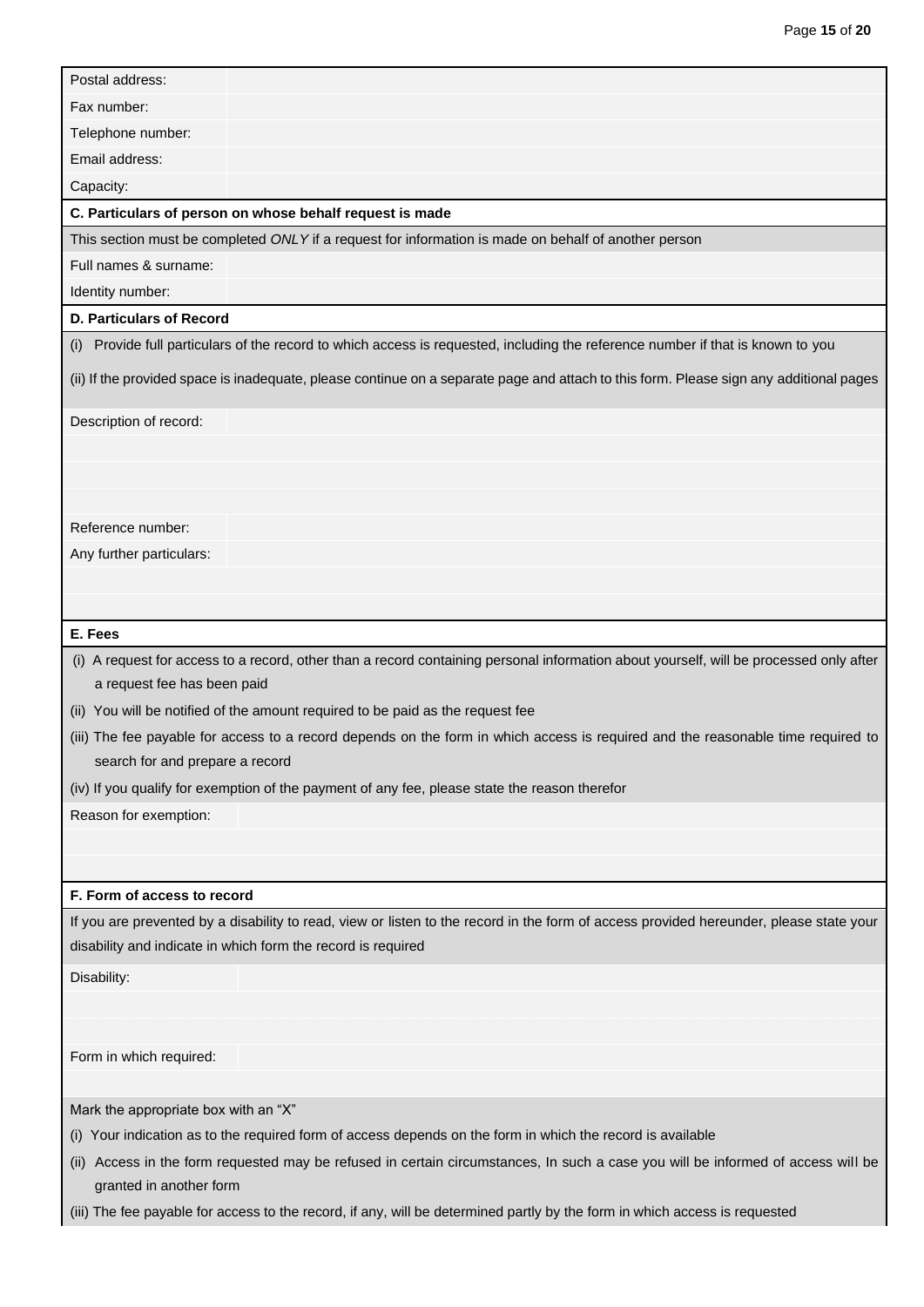|                     | 1) If the record is in written or printed form:                                                                                                                                          |
|---------------------|------------------------------------------------------------------------------------------------------------------------------------------------------------------------------------------|
|                     |                                                                                                                                                                                          |
| ٠                   | copy of record                                                                                                                                                                           |
|                     | inspection of record                                                                                                                                                                     |
|                     | 2) If record consists of visual images:                                                                                                                                                  |
|                     | view the images                                                                                                                                                                          |
|                     | copy of the images                                                                                                                                                                       |
|                     | transcription of the images                                                                                                                                                              |
|                     | 3) If the record consists of recorded words or information which can be reproduced in sound:                                                                                             |
|                     | listen to the soundtrack                                                                                                                                                                 |
| ٠                   | transcription of the soundtrack                                                                                                                                                          |
|                     | 4) If the record is held on computer or in an electronic or machine-readable form:                                                                                                       |
|                     | printed copy of record                                                                                                                                                                   |
| ٠                   | copy in computer readable form                                                                                                                                                           |
|                     | Please indicate the preferred method of delivery                                                                                                                                         |
|                     | By hand                                                                                                                                                                                  |
|                     | Email                                                                                                                                                                                    |
|                     | Post                                                                                                                                                                                     |
| $-$ Fax             |                                                                                                                                                                                          |
|                     | G. Particulars of right to be exercised or protected<br>If the provided space is inadequate, please continue on a separate folio and attach it to this form. The requester must sign all |
|                     | additional folios.<br>Indicate which right is to be exercised or protected:                                                                                                              |
|                     | Explain why the record requested is required for the exercise or protection of the aforementioned right:                                                                                 |
|                     | H. Notice of decision regarding the request for access                                                                                                                                   |
|                     | You will be notified in writing whether your request has been approved / denied. If you wish to be informed thereof in another manner,                                                   |
|                     | please specify the manner and provide the necessary particulars to enable compliance with your request                                                                                   |
|                     | How would you prefer to be informed of the decision regarding your request for access to the record?                                                                                     |
|                     | I. Signature page                                                                                                                                                                        |
|                     |                                                                                                                                                                                          |
| Signed at:<br>Date: |                                                                                                                                                                                          |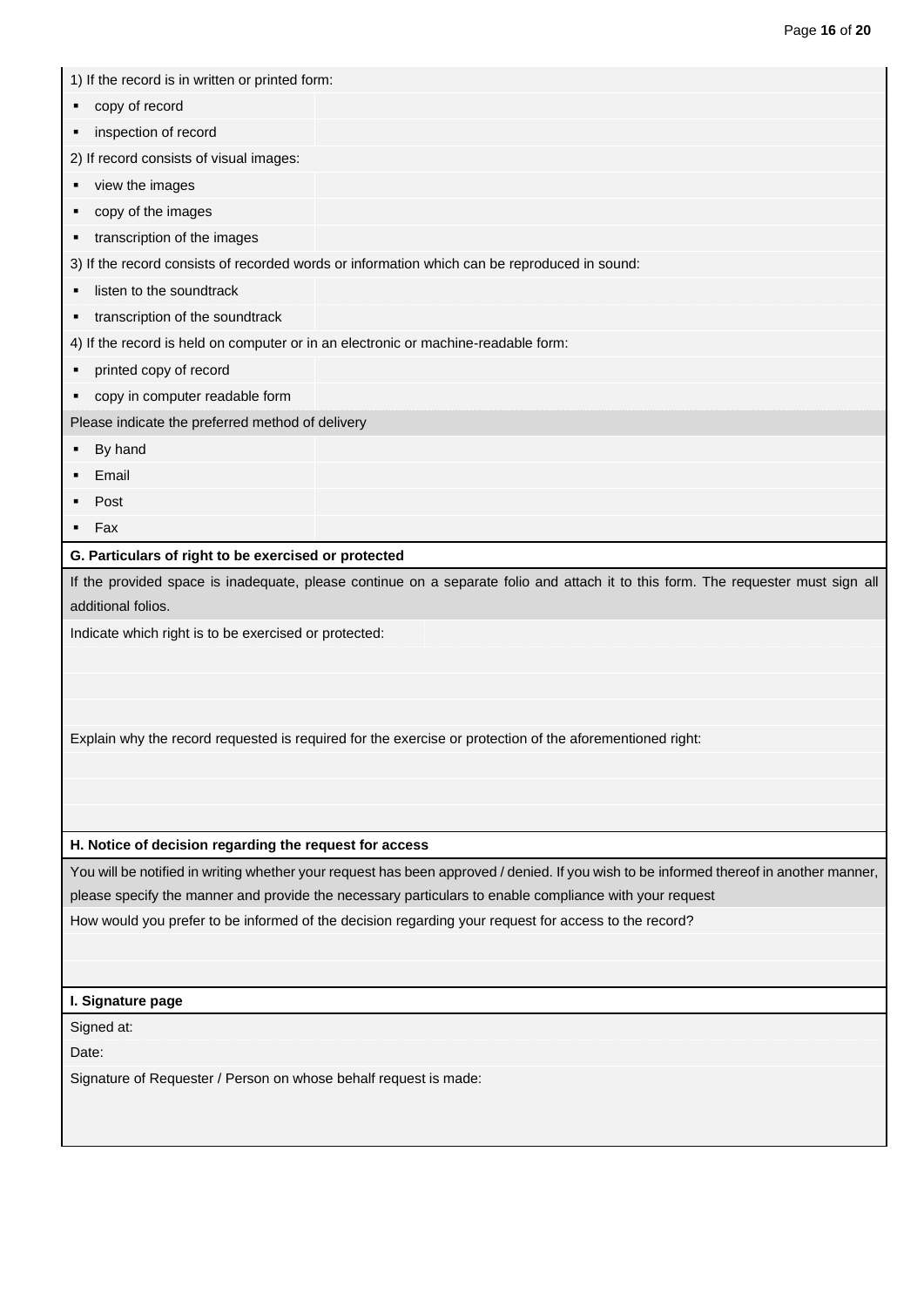# **ANNEXURE F : PRESCRIBED FEES**

| Head signature: |                   |
|-----------------|-------------------|
| Date:           | 30 September 2021 |

The following applies to requests (other than personal requests):

- A requester is required to pay a preliminary request fee before a request will be processed
- If the preparation of the record requested requires more than the prescribed hours (six), an additional deposit shall be paid (of not more than one third of the access fee which would be payable if the request was granted)
- A requestor may lodge an application with a court against the render / payment of the request fee and/or deposit
- Records may be withheld until the fees have been paid
- The fee structure is also available on the South African Human Rights Commission's website at www.sahrc.org.za

| No. | <b>Description</b>                                                                                                                   | Fee               |
|-----|--------------------------------------------------------------------------------------------------------------------------------------|-------------------|
| 1.  | The fee for a copy of the manual as contemplated in regulation $9(2)(c)$ , for every photocopy of an A4-size page<br>or part thereof | R1.10             |
|     |                                                                                                                                      |                   |
| 2.  | The fees for reproduction referred to in regulation 11(1) are as follows:                                                            |                   |
|     | a) For every photocopy of an A4 size page or part thereof                                                                            | R <sub>1.10</sub> |
|     | b) For every printed copy of an A4 size page or part thereof held on a computer or in electronic readable form                       | R <sub>0.75</sub> |
|     | c) For a copy in a computer-readable form on stiffy disc                                                                             | R7.50             |
|     | d) For a copy in a computer-readable form on compact disc                                                                            | R70.00            |
|     | e) For a transcription of visual images, for an A4 size page or part thereof                                                         | R40.00            |
|     | f) For a copy of a visual image                                                                                                      | R60.00            |
|     | g) For a transcription of an audio record                                                                                            | R20.00            |
|     | h) For a copy of an audio record                                                                                                     | R30.00            |
|     |                                                                                                                                      |                   |
| 3.  | The request fee payable by a requester, other than a personal requester, referred to in regulation 11(2)                             | R140.00           |
|     |                                                                                                                                      |                   |
| 4.  | The request fee payable by a requester, other than a personal requester, referred to in regulation 11(3):                            |                   |
|     | a) For every photocopy of an A4 size page or part thereof                                                                            | R <sub>1.10</sub> |
|     | b) For a printed copy of an A4 size page or part thereof held on a computer or in electronic readable form                           | R <sub>0.75</sub> |
|     | c) For a copy in a computer readable form on stiffy disc                                                                             | R7.50             |
|     | d) For a copy in a computer readable form on compact disc                                                                            | R70.00            |
|     | e) For a transcription of visual images, for an A4 size page or part thereof                                                         | R40.00            |
|     | f) For a copy of a visual image                                                                                                      | R60.00            |
|     | g) For a transcription of an audio record, for A4 size page or part thereof                                                          | R20.00            |
|     | h) For a copy of an audio record                                                                                                     | R30.00            |
|     |                                                                                                                                      |                   |
|     | The actual postage fee is payable when a copy of a record must be posted to a requester                                              |                   |
|     |                                                                                                                                      |                   |
| 6.  | For purposed of section 54(2) of the Act, the following applies:                                                                     |                   |
|     | a) Six hours as the hours to be exceeded before a deposit is payable                                                                 |                   |
|     | b) One third of the access fee is payable as a deposit by the requester                                                              |                   |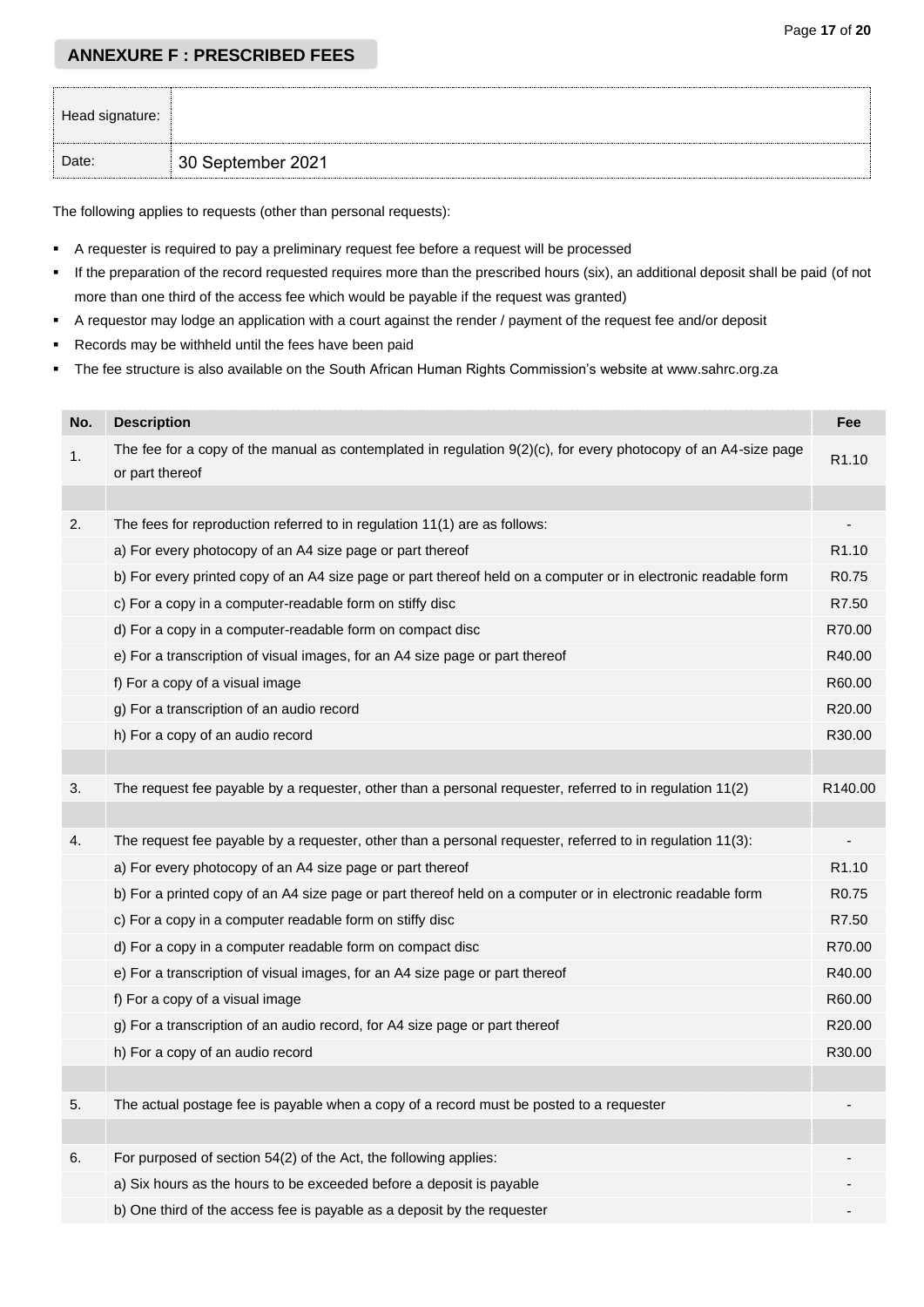# **ANNEXURE G : PROCESSING OF PERSONAL INFORMATION**

| Head signature: |                   |
|-----------------|-------------------|
| Date:           | 30 September 2021 |

### **1. Purpose of Processing Personal Information**

We collect, hold, use and disclose your personal information mainly to facilitate donations from donors and grants to charities. We will only process your information for a purpose you would reasonably expect, including:

- To verify your identity and to conduct reference searches
- To administer and manage donations
- To administer and manage grants
- To confirm, verify and update your details
- To comply with any legal and regulatory requirements
- To evaluate a charity as a potential recipient of aid
- Evaluating a potential investment and ongoing management of any investment made
- Reporting to donors

#### **2. Description of the information or categories of information relating thereto**

We collect personal information directly or indirectly from the following data subjects:

- Donors and potential donors ("Donors")  $\Box$
- Charitable recipients and potential charitable recipients of grants or aid ("Charities")  $\Box$
- Entities in which we have invested or are contemplating investing in ("investees").  $\Box$

Some of your information that we hold may include, your first and last name, legal entity name, email address, a home, postal or other physical address, other contact information, your title, birth date, gender, residency status, your income tax status, your banking details, financial information in respect of charities, identification and registration numbers, VAT number, Income Tax number, etc. Please see our privacy notice for more information.

#### **3. The recipients or categories of recipients to whom the personal information may be supplied**

We may need to share your information to third parties, for example donors, charities and organisations involved in transferring funds to and from us. These third parties may include:

- Donors;
- **Charities**
- Information Technology specialists assisting us with data storage, security, processing, analytics, etc;
- Auditors of the Organisation:
- Regulatory or governmental authorities;
- Our board of trustees and grant allocation committee;
- Banks and organisations involved in transferring funds to and from us;
- Our professional advisers (e.g. lawyers, tax consultants, accounting service providers).